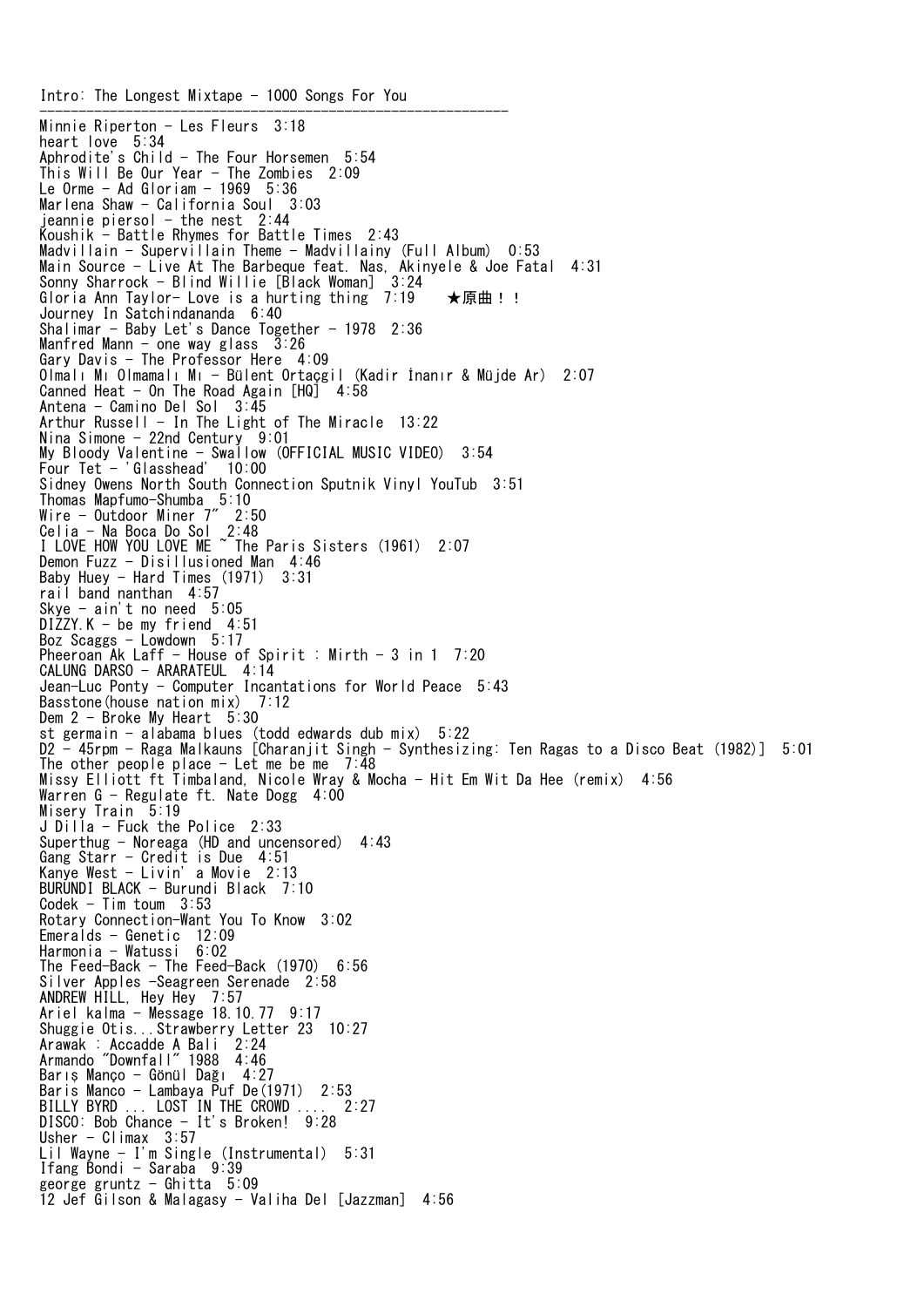Todd Terry Presents Sound Design - Searchin' 4:16 Transvolta - Disco Computer 7:46 Steve Parks - Still Thinking Of You 5:07 Delia Gonzalez - Gavin Russom: Relevee (Carl Craig remix) 11:02 Skip Jackson & The Natural Experience "Microwave Boogie" 12" 8.32 version 8:33 Some Treat Lost In Vegas 6:44 UK Garage - Wookie - Scrappy 5:43 Shadow - Let's Get It Together 4:08 Hot Music - Soho 5:00 Rhythm & Sound & Cornel Campbell : "King in my Empire" 6:13 The Congo's  $-$  Fisherman 6:17 LANCELOT LAYNE Yo Think It Sorf JUMBIE BEAD 3:26 4D Fauve Moderne Flexi version 4:54 Tsegue-Maryam Guebrou "Piano Solo" Full Album 1:06:56 Paul Giovanni : Willow's Song 4:44 lard free - warinobaril (1973) 3:53 Adolf Stern - More...I Like It.1979 4:47 Smithstonian - Mississippi Mud 3:05 Abaco Dream-Catwoman 2:46 Sly & The Family Stone - Runnin Away 2:40 Freeway - What We Do ft. JAY-Z, Beanie Sigel 3:48 Jay-Z - Kingdom Come (Official Instrumental) [Produced By Just Blaze] 4:29 Jeru The Damaja - Come Clean 3:58 Pusha T - Numbers On The Boards (Explicit) 2:43 Kool G Rap - Take 'Em To War 3:56 Cloud One ft Margo Williams - Don't Let My Rainbow Pass Me By (Slayd5000) 4:49 Nightlife Unlimited - Peaches & Prunes(it's magic!)(Ron Hardy Re-Edit) 8:59 Rim and Kasa - Love Me For Real 8:20 Kasso - Key West (Jellybean Edit) 5:06 Broadcast - Black Cat 3:59 Mercury Rev - Car Wash Hair 6:46 Lightning Bolt - 2 Towers 7:10 Wire - The 15th 3:07 Boredoms Vision Creation Newsun 6:24 Neutral Milk Hotel - Ghost (Studio) 4:09 Albert Ayler - Spiritual Unity -  $01$  - Ghosts first variation 5:18 Kraftwerk - Neon Lights 8:53 Kraftwerk - Kraftwerk - Ruckzuck HD 7:51 Kraftwerk - Computer Love 7:20 Lateral Pass, Song IV (Quintet; 1985) • Peter Zummo 15:31 Arthur Russell - Tone Bone Kone 1:06 That's Us / Wild Combination 6:59 Lilys-Kodiak (Reprise) 3:45 The Byrds - Draft Morning (1968) 4:31 Ride - Vapour Trail (Video) 4:16 Cocteau Twins - Blind Dumb Deaf /(BBC Sessions) 3:42 Placebo - Humpty Dumpty 2:39 The Millennium - "Prelude / To Claudia On Thursday" from 1968's BEGIN 4:44 Billy Nicholls-Girl from New York 3:20 The Free Design - Make the Madness Stop 3:08 The Cyrkle  $-$  The Visit (she was here) 2:26 Joe Pass - "A Time For Us" 3:18 Led Zeppelin - Over The Hills And Far Away (HQ) 4:50 We All Together - Children. 3:17 01 How can l be down 2:19 MARC MOULIN - balek 4:24 Alice Babs - Been to Canaan 4:39 ART ENSEMBLE OF CHICAGO Theme De Yoyo 9:11 The Heath Brothers - Smilin' Billy Suite Pt II (1975) 4:26 Weather Report - Non-Stop Home  $(1973)$  3:53 Alice Coltrane & Joe Henderson - Earth 13:11 melted soul 2:24 DAVID LEE JR. - COSMIC VISION 1:13 David Lee Jr. -- I Want Our Love To Always Last 2:37 Eddie Gale - The Rain 6:31 Eddie Gale - Black Rhythm Happening 2:53 Alice Coltrane - Huntington Ashram Monastery 5:31 Prince of Peace - Pharoah Saunders, Leon Thomas 8:52 John Coltrane - Kulu Sé Mama 18:51 Pharoah Sanders - The Creator Has A Master Plan 32:46 Sun Ra - If you Find earth Boring 3:06 Sun Ra- Lanquidity 8:23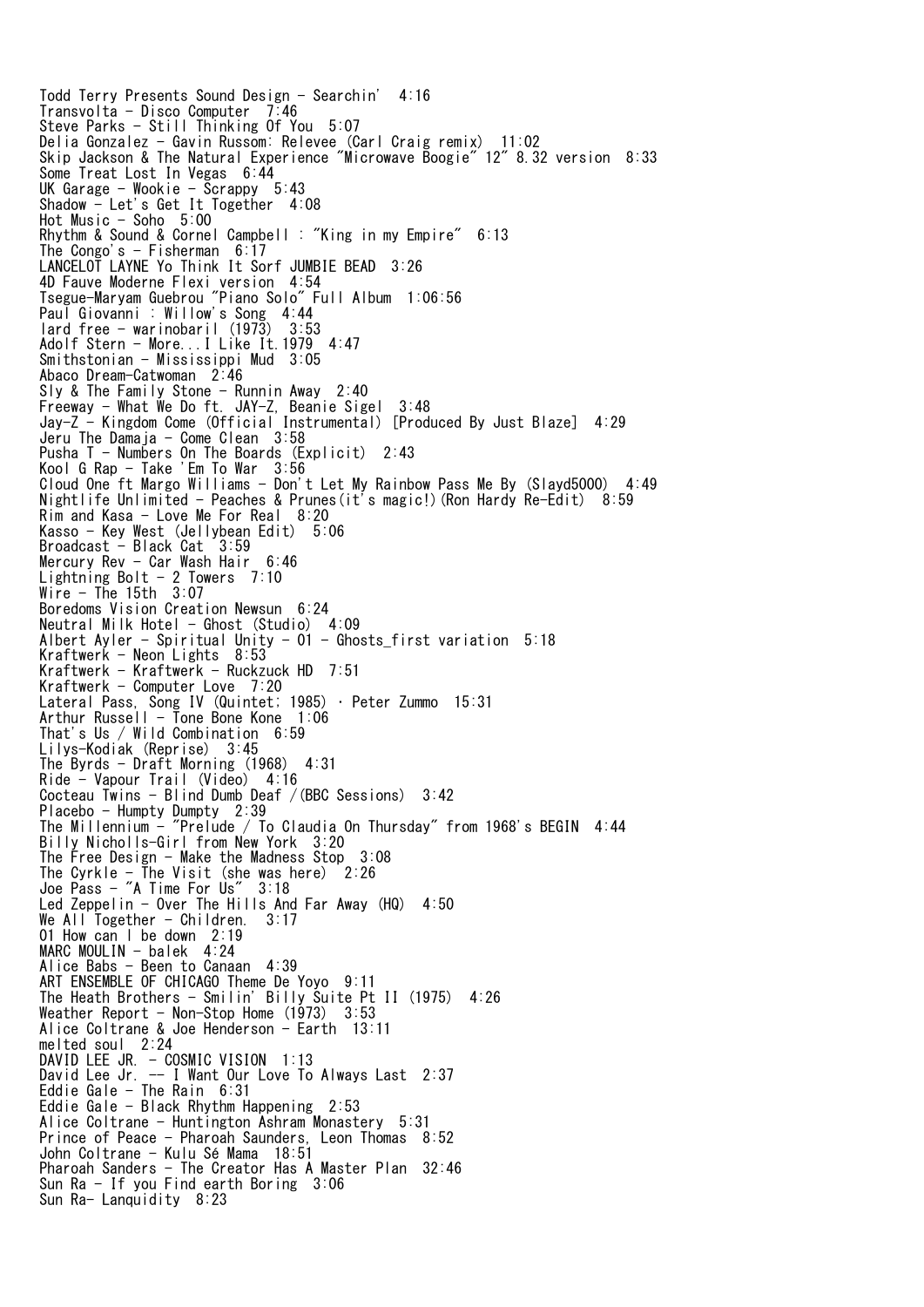Phil Ranelin - Vibes From The Tribe 3:55 Max Roach - Garvey' s Ghost 7:55 Marta Acuna - Dance, Dance, Dance - 1977 [Disco] 6:15 Disco Down - Jesse Gould - Out Of Work 6:28 Queen Yahna - Ain't It Time ( Instrumental) 3:59 Jesse Gee - That's Hot (1981).wmv 5:46 PHILIPPE BESOMBES - HACHE 06 , 1975 , FRANCE.wmv 4:49 Ilous & Decuyper - Berceuse  $(1971)$  2:36 Philippe Besombes & Jean-Louis Rizet - Lundi Matin (Pôle) 5:51 Pôle - Haute Pression (Besombes-Rizet) 11:04 Tom Scott  $-$  Today  $3:21$ Henri Roger - Images (part one) 11:39 Dorothy Ashby - Essence Of Sapphire 3:15 CAN - Future Days 9:30 CAN - Vitamin C 3:33 Ananda Shankar - 08 - Raghupati (by EarpJohn) 3:31 Joe McPhee - Shakey Jake 13:37 Joe McPhee and John Snyder - Windows in Dreams 3:03 KARRIEM - I love you - Pashlo records 6:50 William Onyeabor - When the Going Is Smooth & Good 13:51 William Onyeabor - Good Name (Official) 10:06 Jean Schwarz - Prologue Maison Rouge 3:25 Bruce Ditmas Yellow 4:19 Vito Ricci - The Ship Was Sailing 5:45  $Λεν α$  Πλάτωνος (Lena Platonos) - Shadow Of Blood 6:10 Niama Makalou-Kognokoura.m4v 5:07 Zamaane Ko Dikhana Hai - Dil Lena Khel Hai Dildaar Ka 5:08 Bernard Bonnier - I can't sing 6:09 Eskaton -- Dagon 9:58 Don Cherry - Bra Joe From Kilimanjaro /Terry's Tune [Organic Music Society] 1972 6:35 The Albert, "One Life" 3:01 Cross Country by Archie Whitewater 3:21 Rashied Ali & Frank Lowe - Exchange - Part 1 13:35 elisio and voz de cabo verde capchona 4:20 Tony Wilson - Hangin' Out In Space(Connection Records) 1984 6:14 Changin' - Sharon Ridley 8:52 Sunbelt - Spin it - High Energy - Polymarchs 7:46 Z Factor B2. Fast Cars (1984) 5:07 Iration Steppas - Iration Steppas vs. Dennis Rootical 7:25 Belle Epoque 'Miss Broadway" 7:37 Discothèque - Disco Special 7:39 Eddy Grant- Time Warp (12'' VERSION) 5:51 Dennis Coffey - Wings Of Fire (1976).wmv 7:42 Jackson Sisters - I Believe in Miracles - 1973 [Soul-Funk] 4:51 Foster Sylvers - Misdemeanor 2:42 The Flirts - Passion (12" Version) 9:04 Liquid Liquid - Optimo 2:46 Stephen Encinas - Disco Illusion 6:46 Stephen Encinas - Lypso Illusion 4:57 al hudson & the soul partners-SPREAD LOVE 6:30  $C$ loud One - Atmosphere Strut - 1976 [Disco] 9:23 GINNY -CAN'T BE SERIOUS - wmv 5:42 Magnetisch Touch Falling In Love With A Dream 1977 Deur Jackie 4:20 Magnetic Touch - Nothing To It 3:15 Roy Ayers - Running Away 12" Version 6:56 Black Ivory - Mainline 6:54 Action 78 (EXTENDED 12" VERSION) - Erotic Drum Band 8:04 Black Devil Disco Club - H-Friend 5:46 Mary Jane Girls - All Night Long 5:30 Babe Ruth - The Mexican (1972) 5:45 Clyde Alexander & Sanction - Got To Get Your Love (1980) 7:21 Motown Sounds - Bad Mouthin' 6:08 Oluko Imo - Praise Jah (Rare 45 Version) 3:31 Isaac Hayes Can't Turn Around ( Ron Hardy's Edit) 9:23 Douglas Leedy - Entropical Paradise I 20:10 Amerie - 1 Thing 3:47 Juvenile - Back That Ass Up 4:00 Petey Pablo - Raise Up 4:13 Three 6 Mafia - Sippin' on Some Syrup (uncensored) 4:23 Nas - Made You Look 3:39 Slum Village - Fall In Love 4:54 Brandy - What About Us 4:02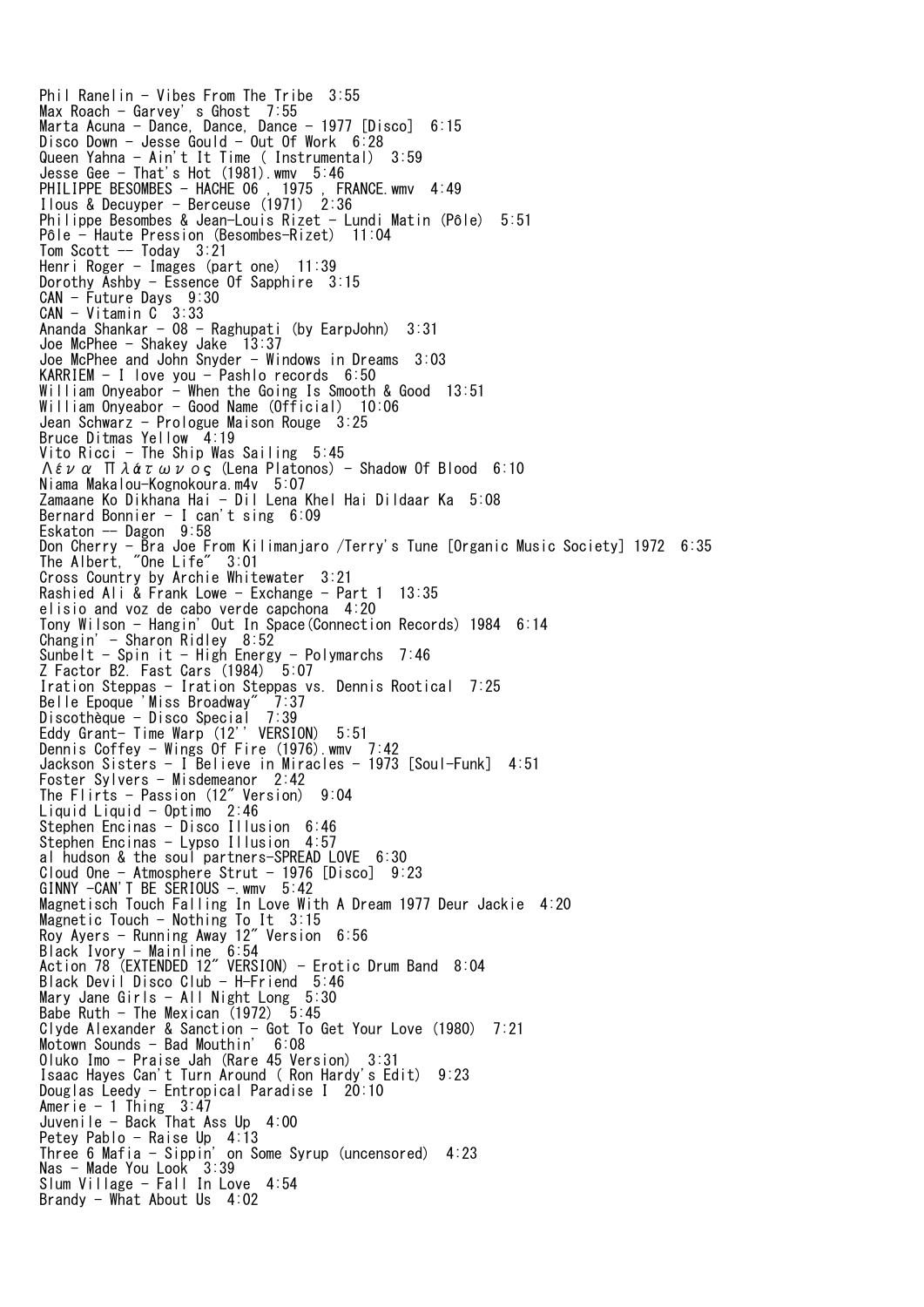Cam'Ron  $-$  Oh Boy  $3:26$ Clipse - Grindin' 4:06 Justin Timberlake - Cry Me A River (Official) 4:51 Brandy & Monica - The Boy Is Mine  $(1998)$  + Lyrics 4:01 Kanye West - Through The Wire  $4:55$ Hey Papi Jay-z 4:39 Jay Z- Takeover 5:14 JAY-Z - Big Pimpin' ft. UGK 5:07 Jay  $Z - Big Pimpin' 4:46$ Tweet feat. Missy  $Elliott - Oops$  (Oh My)  $4:10$ Aaliyah - Try Again (HD) 3:57 Aaliyah - Are You That Somebody (Official HD Video) 4:24 Timbaland & Magoo - People Like Myself 4:39 Destiny's Child - Get On The Bus (Feat. Timbaland) (Instrumental) 4:34 Ginuwine - Pony 5:25 Missy Elliott ft. Nicole Wray & MC Solaar - All N My Grill (Video) 3:36 Nicole Wray - Make It Hot (LP Version ft. Missy Elliott & Mocha) 4:27 Daryl Hall & John Oates - I Can't Go for That (No Can Do) (12" Single) (Vinyl) 6:12 Floating Points - Vacuum Boogie 6:12 Kenlou - The Bounce 7:45 Plastikman - Spastik 8:08 Junior Boys - Teach Me How To Fight 5:40 Dj Sprinkles - Grand centrak Part I (MCDE Bassline Dub) 7:03 Steve Poindexter - Computer Madness 4:09 Steve Poindexter - work that mutha fucker (1989) 5:23 Eric Martin - Emergency (Steve Poindexter Re-Edit) 5:54 D-HA feat. Yolanda - Rock Ya Body 6:12 DJ Assassin - A Face In The Crowd - Original Mix 7:10 Mr Fingers - Can You Feel It 5:50 Joe Louis The Love of my own 6:03 Omar-S "Just ask the lonely" 10:05 Anthony "Shake" Shakir a.k.a. Da Sampla -- 'Pursuit Mix 3′ 7:01 Moodymann - I Can't Kick This Feeling When It Hits 8:06 Moodymann - Dem Young Sconies 6:26 Theo Parrish - Feel Free to Be Who You Need to Be 9:54 Theo Parrish - Love Triumphant 10:18 Theo Parrish  $-$  JB's Edit  $5:28$ GQ - Lies (Theo Parrish Ugly Edit #7) 8:43 Theo Parrish - Mr. Bump man (Ugly Edits 11)  $7:40$ Made in USA - Never gonna let you go (Theo Parrish Re-Edit) 10:01 Urban Culture - The Wonders Of Wishing (For You) 6:00 THEO PARRISH Falling up  $-$  CARL CRAIG remix  $8:27$ Junior Boys - Like A Child (Carl Craig Remix) 10:40 Metro Area -- Miura 6:43 Kelley Polar - My Beauty In The Moon 5:07 Marehamu George Mukabi - Bibi Mama Ngani Mzuri 2:43 David Wertman - Sunshine 6:57 Steve Reid - Kai 11:33 Jackie McLean & Michael Carvin -- De I Comahlee Ah 9:56 Marcus Belgrave - Space Odyssey (1974) 12:11 ODESSEY ONE - DANCE WITH ME 6:20 Sathima Bea Benjamin - Africa 21:30 Pattu Enge - Poo Vizhi Vaasalile - Ilaiyaraaja 4:18 Rahul Dev Burman - The Burning Train OST (Title Music) 3:27 Asha Bhosle - Dum Maro Dum (1971) 3:31 Bunny Mack - Let Me Love You 7:22 Francis Bebey - New Track 8:06 Balla et ses Balladins- Samba 5:42 Kode9 + The Spaceape: Sine Of The Dub (Hyperdub 2006) 5:20 Ghostwriters - Dance Of The Spirit Catchers 5:41 Terry Riley: A Rainbow in Curved Air 7:45 John Cale & Terry Riley - Church of Anthrax (1971) 9:06 Celestial Vibration by Edward Larry Gordon 24:21 Suzanne Ciani - "The Fifth Wave: Water Lullaby" (1982) 5:48 Alain Goraguer - Ten Et Tiwa 1:47 ARNOLD DREYBLATT & The Orchestra of Excited Strings - Propellers In Love - odd + even 9:22 Goblin - Suspiria Theme - 1977 6:05 Laurie Spiegel - The Expanding Universe - Patchwork 9:47 Malcolm Cecil - Melodious Wind Song 1:40 Jeff Phelps - Excerpts From Autumn 2:01 I Finally Found the Love I Need 4:12 Dariush Dolat-Shahi - Zahab (Tar and Electronic) 13:23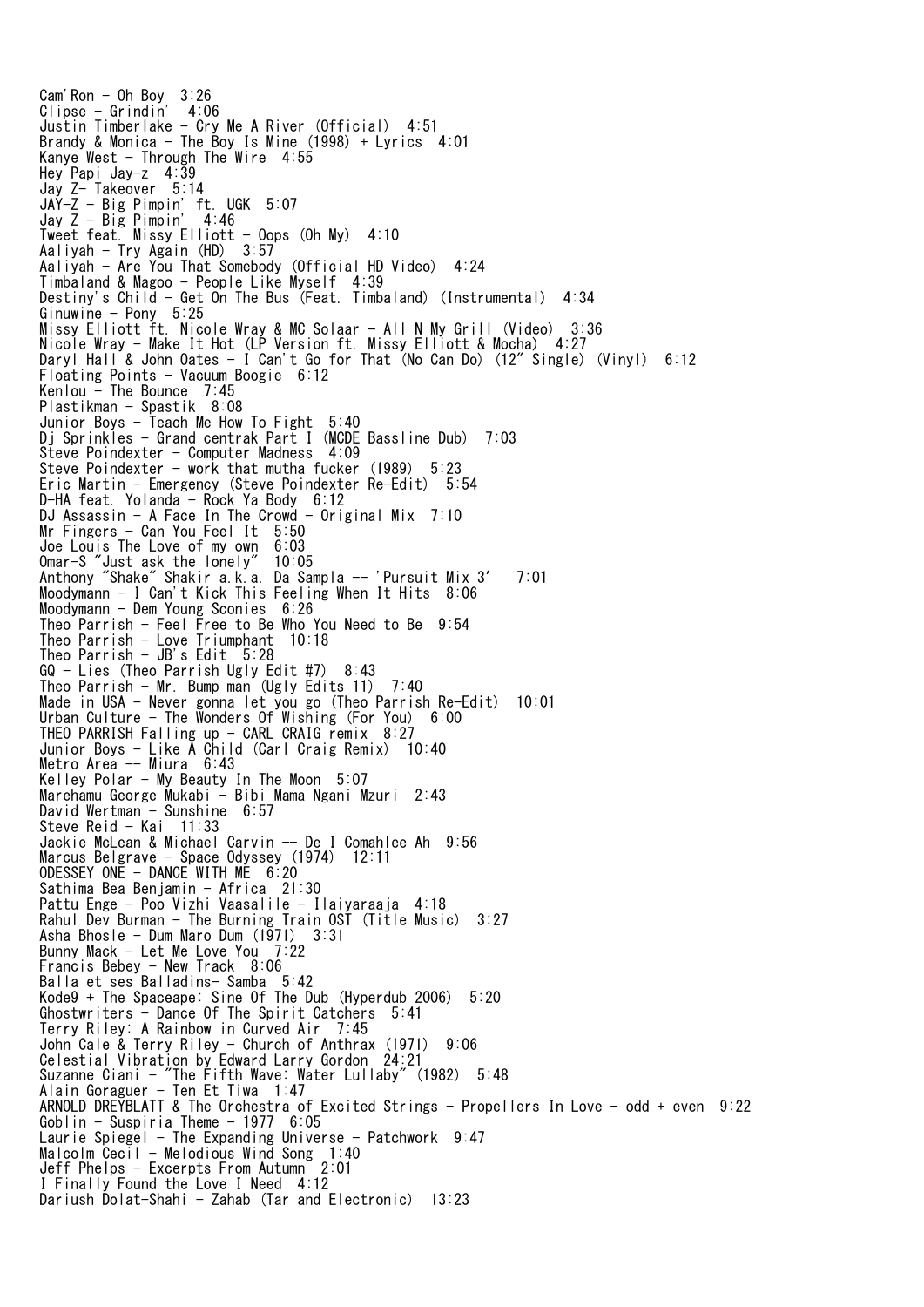Alex Reece - Pulp Fiction (Original) 6:09 Adam F - Metropolis 6:32 Gas - Untitled 2 (Pop) 8:37 Isolee - Beau Mot Plage 8:04 Asa-Chang & Junray - Hana 6:59 Aphex Twin - Xtal 4:55 Seefeel - Time to Find (AFX Fast Mix) 7:36 Aphex Twin  $-$  Flim 2:58 Aphex Twin - Analogue Bubblebath 1 4:43 Fridge - Cutup Piano + Xylophone 2:39 LCD Soundsystem - Someone Great Instrumental 7:33 James Holden - The Caterpillar's Intervention 4:05 Britney Spears - Breathe On Me (James Holden Dub) 9:15 Four Tet - Love Cry 9:14 Together - So Much Love To Give (Original Version) 10:46 aril brikha - groove la chord 8:01 Supermayer - Two of Us (extended album version) 9:50 Mark Ernestus vs. Konono No. 1 - Masikulu Dub 7:56 Villalobos - Fizheuer Zieheuer 37:09 Ricardo Villalobos - Mormax 12:44 Joy Orbison - Hyph Mngo 4:24 Burial: Archangel (Hyperdub 2007) 3:59 Jai Paul - Jasmine (Demo) 4:14 Dem 2 - Destiny - Original (UK Garage) 4:52 So Solid Crew - Dilema (Instrumental) 3:56 Dizzee Rascal - 'I Luv U' 3:29 Double 99 -- RIP Groove -- Original MIX 6:10 Wookie - Battle feat Lain - Original Mix (UK Garage) 4:50 MJ Cole - Sincere Dubb 2000 6:23 todd edwards - saved my life 6:56 DJ Elmoe - whea yo ghost at whea yo dead man 2:30 South Street Player, (Who?) Keeps Changing Your Mind (The Night Mix) - 1993 7:44 Mulatu Astatqe - Yegelle Tezeta (My Own Memory)(Ethiopiques Volume 4) 3:19 Hailu Mergia - Ambasel 3:50 Madvillian - Figaro (Remix) X:XX MF Doom - Doomsday [HD] 5:00 Madvillain - Meat Grinder - Madvillainy (Full Album) 2:13 Quasimoto - Low Class Conspiracy 2:27 J Dilla - Nothing Like This 2:32 J Dilla - Workinonit - Donuts (Full Album) 3:11 J Dilla - Stop - Donuts (Full Album) 1:40 J Dilla - Lightworks- Donuts (Full Album) 1:56 J Dilla - Two Can Win 1:44 MF Doom - I Hear Voices (Original & Instrumental) 5:44 Ghostface Killah - Daytona 500 feat. Raekwon & Cappadonna (HD) 4:41 Ghostface Killah - The Sun (ft. Raekwon, Slick Rick & RZA) 3:26 Wu Tang Clan - Bring Da Ruckus 4:12 Wu-Tang Clan - Can It Be All So Simple 6:54 Busta Rhymes - Gimme Some More 2:44 Flava In Ya Ear- Craig Mack 3:38 Can - Mother Sky 14:26 Can - Vitamin C (UNKLE mix) 8:19 Can - Sing Swan Song 4:48 Faust - Jennifer 4:50 faust- krautrock 12:01 Cluster - Hollywood - 1974 4:47 MICHAEL ROTHER - FLAMMENDE HERZEN 7:08 Neu! ''Hallogallo'' 10:16 Popol Vuh - Aguirre I (L'acrime di rei) 7:23 Pôle - outside the nightmare 14:44 Atomic Forest -[1]- Obsession '77 (Fast) 5:50 Sangandongo - Niagara . 10:45 Silver Apples - Oscillations (1968) 2:48 "6.4 = Make Out" Official Video / Gary Wilson 5:23 Aphrodite's Child - Loud Loud Loud (video) 2:43 Aphrodite's Child - Babylon (video) 2:48 Here Come the Warm Jets 4:03 Brian Eno "The Big Ship" 3:04 HAL BLAINE hallucinations 1967 2:23 Brian Eno - St. Elmo's Fire 5:17 Popol Vuh - Affenstunde 18:36 Seesselberg - Synthetic (1975) 2:30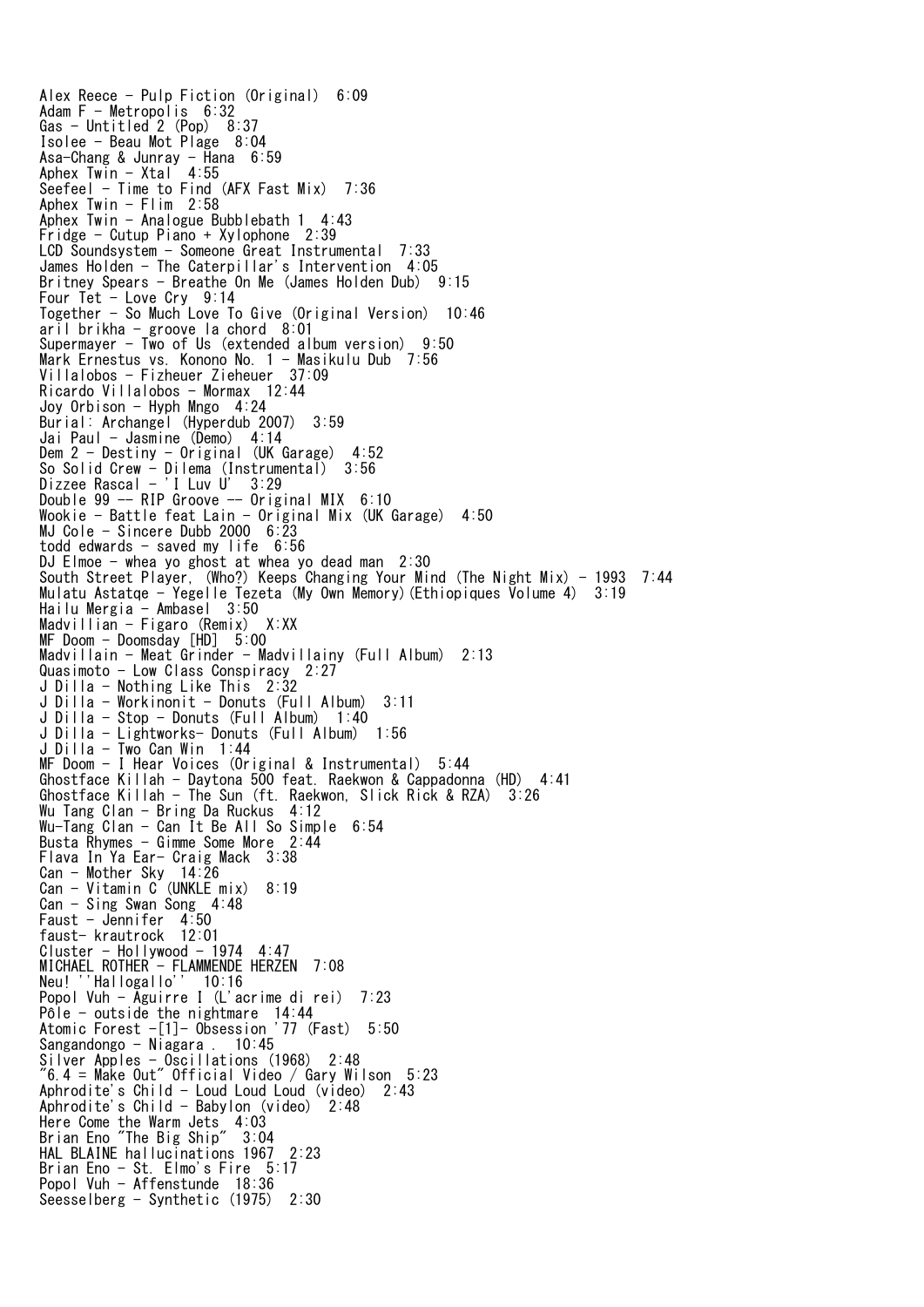ferdinand # monsieur blanc 5:10 Yamasuki Singers - Kono Samourai 2:29 Deutsche Wertarbeit - Auf Engelsfluegel 5:34 Zed "Dune" 4:55 crash course in science - jump over barrels 3:33 GRAUZONE - FILM 2 (remastered) - official video 3:50 Jürgen Müller - Sea Bed Meditation 3:02 JD Emmanuel - Part I: Attaining Peace 5:07 Stereolab - Super Electric 5:23 Stereolab - Jenny Ondioline Part 1 13:43 Bone Thugs-N-Harmony- First of the Month 4:52 Fourth Way, The Mesoteric Circle 1970 8:06 Michal Urbaniak Group - "Ekim" 5:51 Scott Walker The Old Man`s Back Again 3:44 Paul Parrish English Sparrow 2:44 Luboš Fišer - The Magic Yard 5:47 Serge Gainsbourg - Requiem Pour Un Con + Bonus Beats (Full Original) (HQ) 4:51 Serge Gainsbourg - Ballade de Melody Nelson 2:03 Hello Sunshine  $-$  Relatively Clean Rivers 3:55 Relatively Clean Rivers - easy ride 3:41 Canned Heat - Going Up The Country 2:55 CANNED HEAT - POOR MOON 3:28 Pugh Rogefeldt - love love love 3:15 Pärson Sound - From Tunis to India in Fullmoon (on Testosterone) 20:31 Big Star - Thirteen 1972 2:36 The Free Design -[1]- Kites Are Fun 2:36 Ame Son - Eclosion - Catalyse - 1970 - Jazz - Progressive - Psychedelic 6:17 Carey - Joni Mitchell 3:05 Neil Young- My My, Hey Hey (Out Of The Blue) 3:51 Neil Young - Old Man ( Harvest ) 3:25 Neil Young and Crazy Horse-Cinnamon Girl 2:58 Nina Simone - Funkier Than a Mosquito's Tweeter 5:12 Nina Simone - Fodder On My Wings - 03 Vous Etes Seuls, Mais Je Desire Etre Avec Vous 4:31 Bang a Gong (Get It On) by T.Rex 4:27 Keith Tippett Group - Thank You For The Smile 2:06 Led Zeppelin - Black Mountain Side 2:07 Paul McCartney-Ram On 2:31 Space Intro- Steve Miller Band 1:15 Steve Miller Band-Fly Like An Eagle 4:48 What Is Life - George Harrison  $\overline{4:}28$ Chimacum Rain-Linda Perhacs 3:21 Bruce Haack - Electric to Me Turn 1:56 David Crosby - 01 - Music Is Love (by EarpJohn) 3:22 The Byrds- Moog Raga 3:28 Rufus Harley : EIGHT MILES HIGH 5:47 Vangelis Papathanassiou - Let It Happen 4:21 Demis Roussos - Let It Happen 4:00 lothar & the hand people - yes, i love you  $(1969)$  3:17 The Other Song  $-$  Son of Spirit  $-$  Spirit 5:30 Area Code 615 Stone Fox Chase 3:30 ROBERT ARMANI - AMBULANCE 6:34 Loleatta Holloway - Catch Me On The Rebound (Walter Gibbons 12'' Mix) 10:51 Donald Byrd - Lansana's Priestess 7:44 Cricco Castelli - Life Has Changed 3:26 Pépé Bradock - Demarre Le Chauve 2:06 Liaisons Dangereuses - Peut Etre...Pas 6:24 Leron Carson - The Unknown 5:35 Black Truth Rhythm Band Itefayo Parts I and II Rare 45 Version 5:33 Jack Master - Bang The Box 6:03 Head High - Megatrap (Mix Mix) 6:11 Head High - It's A Love Thing (Piano Invasion) 9:16 DJ Harvey - Keep On Trying 8:00 Fred Williams & The Jewels Band - Tell Her (1969) 2:26 EKO- LOVE CAN BE HAPPY 3:30 Roberto De Simone - Secondo Coro Delle Lavandaie 6:18 Percussions - KHLHI 5:29 Muyei Power - Wali Bena [US, Afrobeat] (1980) -- Drum storm & fierce guitar at the end 6:40 Chez Damier & Stacey Pullen - Forever Monna 10:07 Robbie Tronco - Runway (As A House) (Original Mix) 8:07 Tronco Traxx - Walk 4 Me [Original Mix] 9:23 Tyree - Video Crash (Crash Instrumental) 6:02 K. Alexi Shelby - Vertigo  $1989$  5:32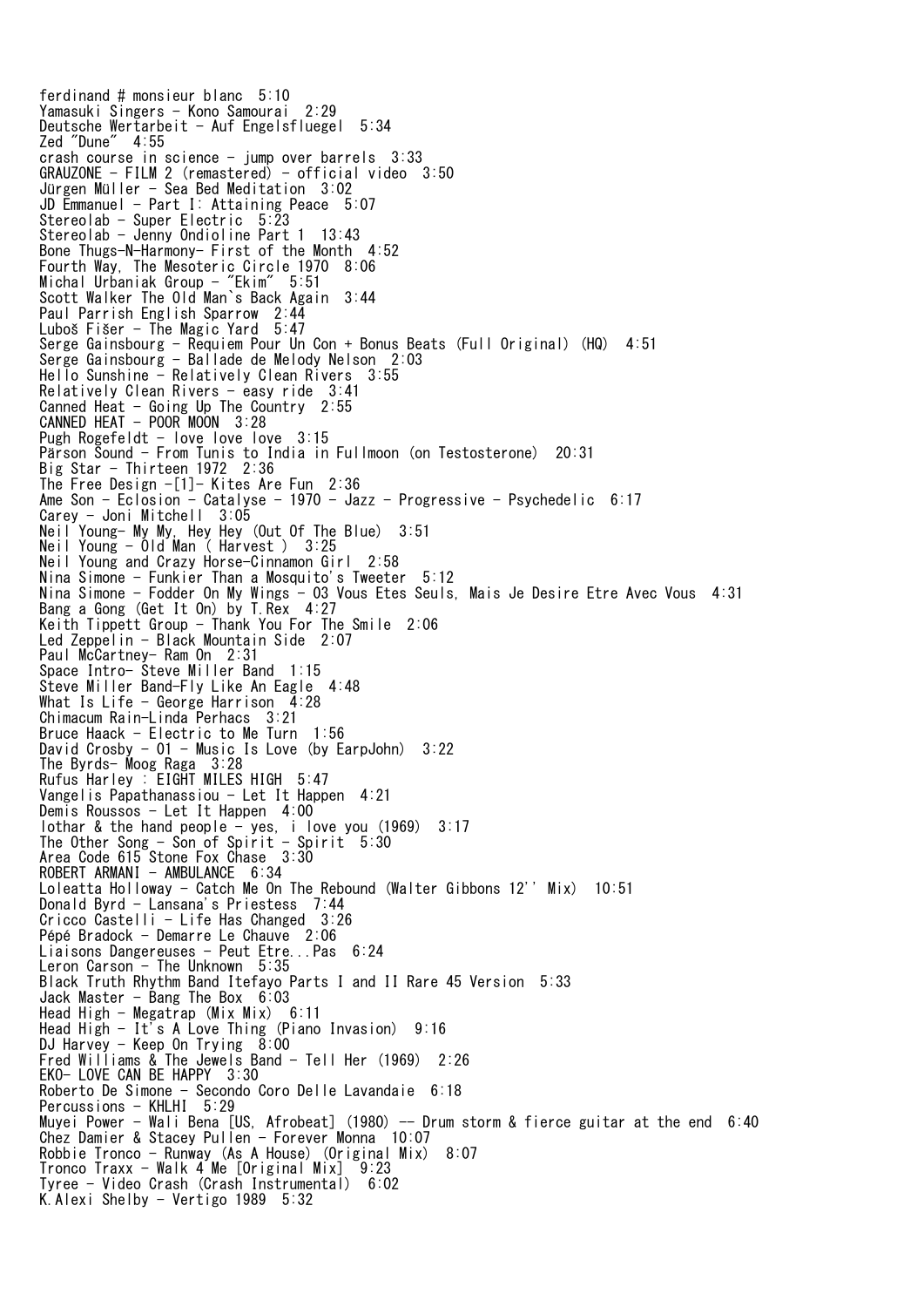Bernard Parmegiani - Incidences / Résonances 4:01 DJ Nori - Happy Sunday (Maurice Fulton Remix) 6:19 Sueño Latino "Sueño Latino" (Derrick May's Illusion First Mix) 1992 11:20 Mobb Deep - Cop Hell [prod. DJ Premier] 4:05 Feel Reel (Kon Edit) - Illvester 10:09 Kenny Dixon Jr: Don't You Want My Love (INT-509 Version) 6:52 Gherkin Jerks - Dont Dis The Beat 4:06 D Malice - Gabryelle Refix [UK Funky] 4:52 Cooly G: Narst (Hyperdub 2009) 6:27 William Onyeabor - Let's Fall in Love (Official) 7:52 Pamoja - Oooh, Baby 3:37 Sylvester - I Need Somebody To Love Tonight 6:48 Michael Campbell & High Volt - We Are Making Music 6:44 K. Hand - Untitled B1<sup>[Project 5 EP] 6:36</sup> Anton Bruhin - Schtandli  $1:12$ Brave New World - Halpais Corn Dance 3:25 Group Inerane ~ Telilite 3:21 Igor Wakhevitch - Hathor - Rituel De Guerre Des Esprits De La Terre 5:39 Vero-Ia-Toto 5:34 The Doves  $-$  I Shall Be Free  $-$  1976 4:20 Yellow Magic Orchestra Firecracker 5:55 Soundstream - Live Goes On 8:30 Kevin Volans - Mbira 10:47 Steve Poindexter - Short Circuit (C64 Bypass Mix)  $4:27$ The Jellies - Jive Baby on a Saturday Night 4:20 Bakey Ustl - A Tender Places (Music Video) 7:52 Suicide - Dream baby Dream 6:44 The Beach Boys - "Our Prayer" 1:08 Arzachel - Queen St. Gang 4:30 Jacques Lejeune - Petite Suite 8:10 Franco Battiato - Areknames - 1972 5:03 The Byrds - Fiddler A Dram [Moog Experiment] 3:15 Penso pensieri di pace - Marcello Giombini 2:35 Keith Tippett Group - Black Horse 5:57 Travis Biggs - Tibetan Serenity 4:07 DAVID T. WALKER - LAY LADY LAY 4:05 Azimüth - Melô Dos Dois Bicudos - 1975 3:11 TYREE NUTHIN WRONG 5:57 Nadie La Fonde - Three Way Situation (1979) 7:23 The Equals - Mystic Sister 5:21 Charlie's Roots - Pasttime Paradise 3:40 Bert Lynch -Black Skin & Kinky Hair 3:45 Robert Owens - I'm Strong (House Mix) 6:14 Parris Mitchell Project - All Night Long 3:29 Brazil Selection - Bananaticoco 3:39 Live Buchla Concert 1975 1:49 Industry Standard - What You Want (Somore I Refuse) 6:56 Jeri-Jeri with Mbene Diatta Seck: Mbeuguel Dafa Nekh 9:23 Andrew Ashong & Theo Parrish : Flowers 8:59 God Made Me Phunky - MD X Press feat Mike Dunn  $5:59$ Nathan Fake - Dinamo 10:54 Luke Abbott - Brazil (Slow Version) 6:19 Kerri Chandler - Return 2 Acid 8:31 kerri chandler - kong pong 6:37 rocketnumbernine: matthew and toby (four tet remix) 9:48 Anthony Naples - Mad Disrespect 5:43 Les Sins - Grind 5:19 Rome Fortune - "Grind" (Official Video) 3:49 Rome Fortune - "Tropical" 3:19 Rome Fortune - "Ice Cream Man" (Official Video) 3:27 U.S. Alliance - All I Know (Dem 2 / Da Grunge Mix) UK Garage 5:23 Raynih Bandal - tanki tanki (unknown remix) 7:47 Paperclip People - 4 My Peeps 12:06 Urban Tribe - Program 01 2:59 Rick Wilhite - B1 Saldubsa 2 8:20 Jackmaster Hater - Drum Track 5:06 Todd Terry - Make The Beat Pound 5:36 Susan Cadogan - Do It Baby [Nice And Easy] 3:27 NY House'n Authority -Apt 2A (CLASSIC NY HOUSE) 3:35 Stanton Davis' Ghetto Mysticism - Things Cannot Stop Forever - 1977 6:07 Shina Williams & His African Percussionists - Agboju Logun 10:58 SPEED GARAGE - URBAN MYTHS - WITHOUT YOU - (Dark Mix) 6:05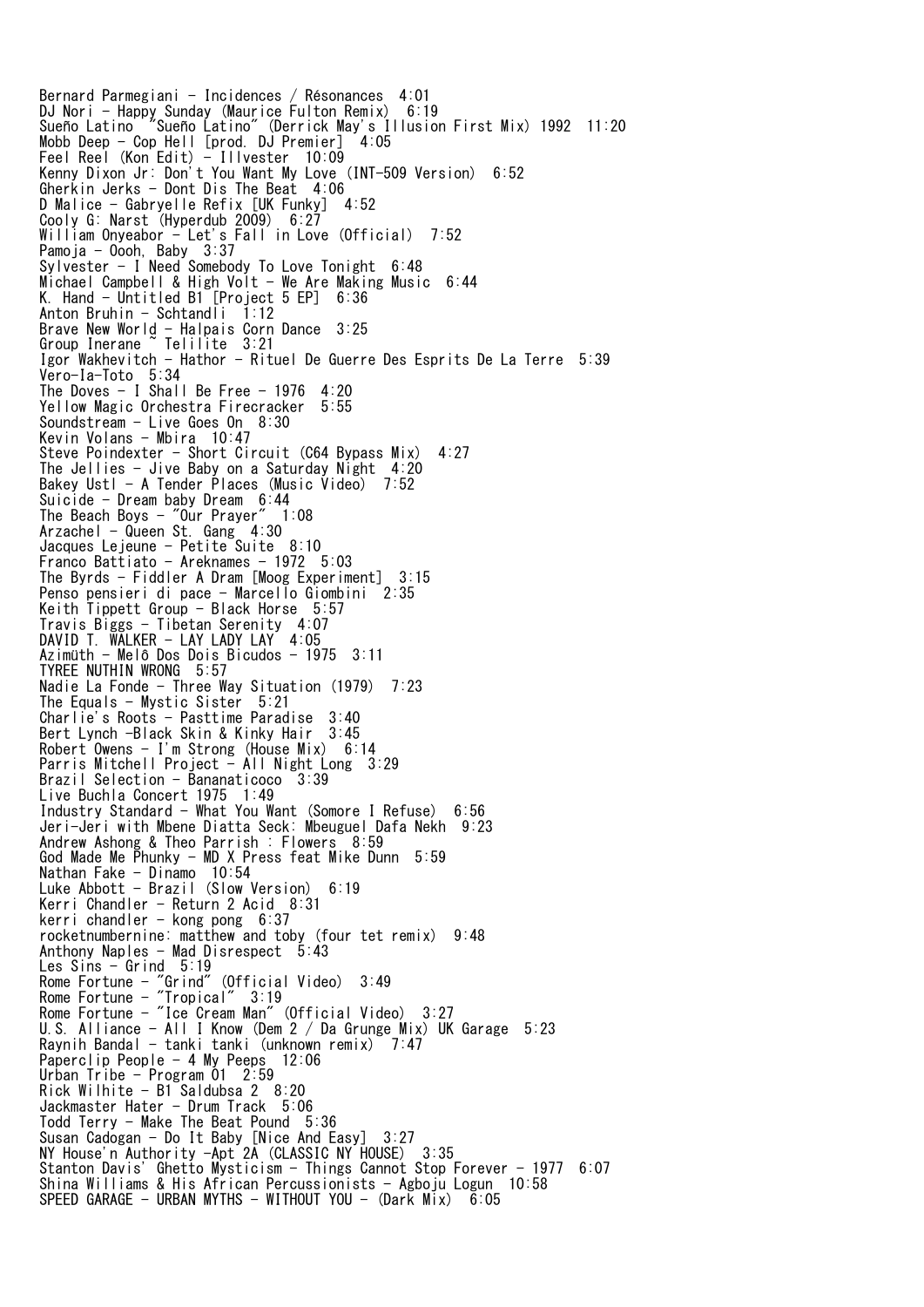Tiyiselani Vomaseve - Voseveni Va Mina 4:45 Theo Parrish - The Love I lost (Ugly edits Vol 2) 9:26 lisa warrington-i like the way you do it 6:45 Evans Pyramid - No I Won't  $5:01$ Floating Points - ARP3 9:17 everybody party(get down) / the firebolts (greenback records ??) 3:21 Robert Hood - The Greatest Dancer (Studio Version) 4:38 underground resistance  $-$  transition 8:40 Ricardo Villalobos - Waiworinao 8:11 Ramadanman - Work Them 7:02 Ramadanman - Glut (Full Track) 7:43 Sabu Martinez - My Christina (SWE 1973) 4:45 Larry Coryell - Barefoot Boy - Gypsy Queen (from LP) 12:13 Stevie Wonder - All I Do 5:18 Stevie Wonder - I Believe (When I Fall In Love) 4:51 Stevie Wonder - Big Brother 3:35 As - Stevie Wonder 7:09 songstress - see line woman (todd edwards remix) 6:22 Kyle Hall - Down!  $6:57$ Phuture - Acid Tracks 12:30 Jo Bisso - Love Beat 3:24 Soseme Makonde-Manzara(1977) 3:53 Tuff & Jam - Track No Name 4:53 Ariesta Birawa Group -[8]- Didunia Yang Lain 2:21 22 Band - Atoni Yarabi Lema 6:04 Amadou Sangare dit Barry L'histoire de MOUSSA TCHEFARI Pere de Sabally 34:12 Freek'n You (MK Dub) 7:26 Harvey Mason - On And On 5:04 The Original Trinidad Steel Band - Cissy Strut 2:18 We're Laughing / The Psychedelic Aliens 3:07 Teaspoon & the Waves - Oh Yeh Soweto 4:10 Trevor Dandy - Is There Any Love 4:31 Steve Reid - Center Of The Earth 4:05 All About Money - Spontaneous Overthrow 5:38 Sparks - Number One Song In Heaven(12") 7:29 snoop doggy dogg - Serial killa 3:33 Rudolph Jhonson - The Highest Pleasure 7:35 Perry Botkin Jr & Barry De Vorzon - The Riot breaks 2:42 Roland Young - Crystal Motions 14:53 Black Mahogani (moodymann) 8:29 McDonald and Giles - Tomorrow's People : 1970 7:01 Margueritas - Margherita (Hot Edit) [Environ, 2003] 5:41 MANTECA - AFRO FUNKY 4:40 Konono No. 1 - Paradiso 7:06 Kalyanji Anandji - Y.O.G.A.(Edit).wmv 4:22 joyce e nelson angelo - "um gosto de fruta" 2:52 Joyce/Aldeia De Ogum 4:37 Implog - Holland Tunnel Dive 8:19 Crazy Bald Heads - First Born 7:14 Esther Phillips - Home is where the hatred is 3:25 ESG - Party Music (Party Mix) 3:53 Emeralds - Candy Shoppe 4:41 Dj Koze - All The Time 5:47 David Borden - Esty Point, Summer 1978 (1981) 6:37 Daniel Bell - Electric Shock 5:22 Dance With The Devil - Cozy Powell . 3:38 Cozy Powell - And Then There Was Skin (1973) 2:20 CK Mann Carousel 7-Funky Hilife 3:53 Aphrodite's Child-Funky Mary 4:13 Manuel Göttsching - E2-E4 Part 1 of 6 10:00 Oby Onyioha - Enjoy your life 5:58 Oppenheimer Analysis - The Devil's Dancers 3:46 Miles Davis - Shhh Peaceful (1/2) 9:20 Miles Davis - On the Corner (UNEDITED MASTER) HQ 19:26 wolfgang dauner "dig my girl" 7:33 Byard Lancaster Rib Crib 1 7:14 Herbie Hancock, Thad Jones, Ron Carter, Jerome Richardson, Tate, Jonathan Klein - Sanctification 9:37 lloyd miller - gol-e gandom 4:13 Brotherhood of Breath - MRA 5:07 Rashaan Roland Kirk - Say A Little Prayer 6:59 Charles Earland "Leaving This Planet" 7:29 M'BOOM - Side 1 [re:percussion1973] 15:02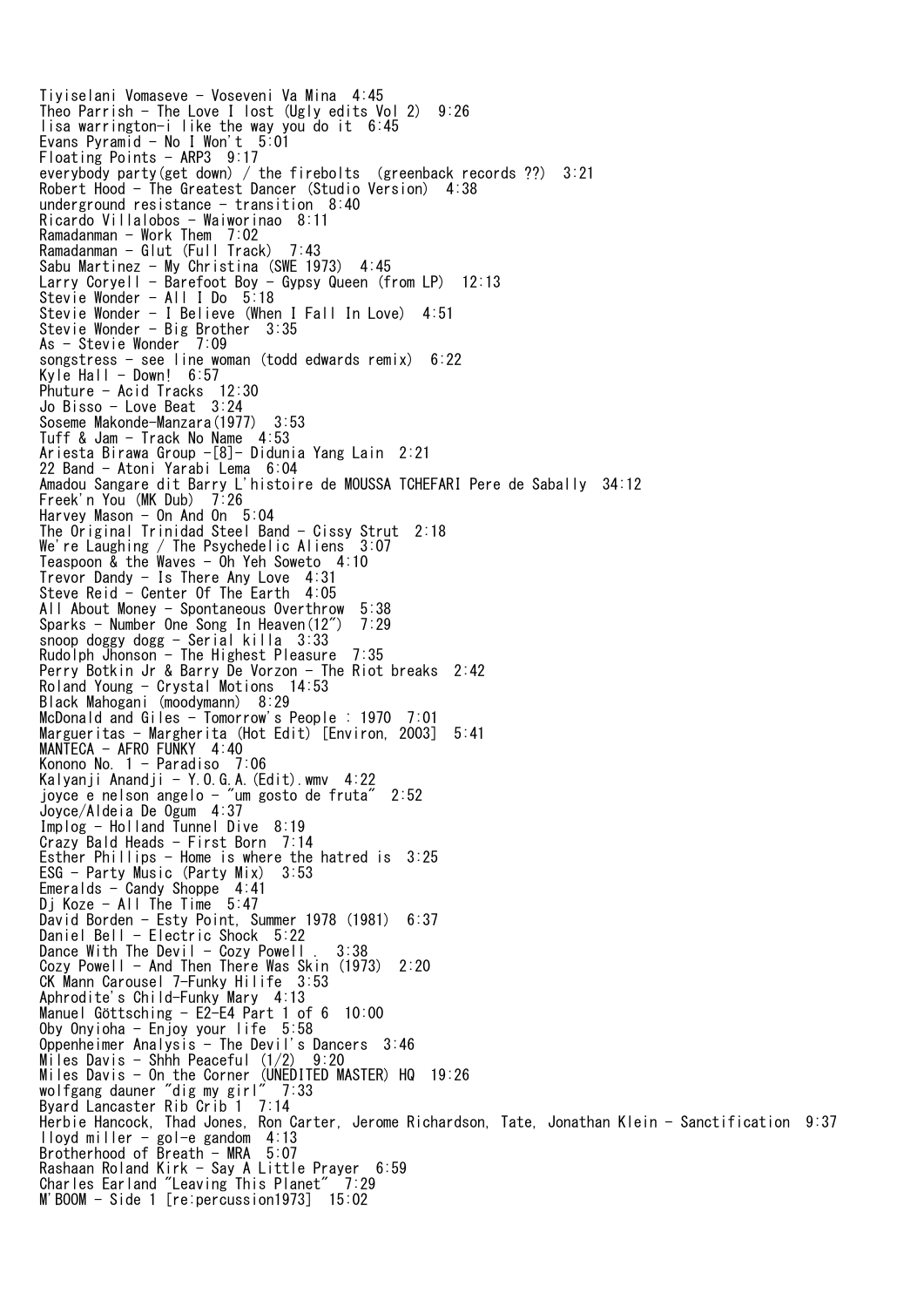Hannibal Marvin Peterson & the Sunrise Orchestra - The Bombing 3:15 Hannibal Marvin Peterson - Soul Brother (In Dedication To Malcolm X) 13:49 Blues For Mama by Robin Kenyatta 4:25 Om with Dom Um Romao Back to Front 7:48 STANLEY CLARKE, Concerto For Jazz/Rock Orchestra (Pts II & III) 7:29 George Duke - For Love (I Come Your Friend) 4:39 Horace Tapscott " Peyote Song No. III " 10:15 James Moody - Unchained  $6:10$ Melvin Sparks - If You Want My Love [1975] 3:59 Polish Space Funk / Jazz Fusion - Arp-Life - Bu-Bu (1976, LP) 3:06 The Beginning of the End - Funky Nassau - Long Full  $5:46$ Ramsey Lewis featuring Earth, Wind & Fire - Sun Goddess 8:30 Pretty Purdie - Soul Drums 3:30 Doris - You Never Come Closer 4:31 The Jimmy Castor Bunch - It's Just Begun 3:44 Shuggie Otis - Aht Uh Mi Hed 4:17 Shuggie Otis - Inspiration Information 4:14 Dionne Warwick - You're Gonna Need Me 4:26 "For You", Barbara and Ernie (Cotillion 1971) 3:41 Eddie Kendricks- Date With The Rain (12" Version) 9:14 Curtis Mayfield - Move On Up 8:49 Marvin Gaye - What's Going On 3:52 Marvin Gaye - Inner City Blues (with lyrics) 5:29 Marvin Gaye - Soon I'll Be Loving You Again 3:16 D'Angelo- Spanish Joint 5:48 galt macdermot - space 1:56 RAMP - Everybody Loves the Sunshine 3:45 Sons and Daughters of Lite - Let the Sun Shine In 8:15 Fred Wesley & The J.B.'s - Blow Your Head 4:50 Sly and The Family Stone- If you want me to stay 2:38 Sly & The Family Stone - Everyday People 2:24 Sly & The Family Stone - A Family Affair 3:03 Sly And The Family Stone - If It Were Left Up To Me 2:01 Harlem River Drive / Bobbi Humphrey 5:27 Harlem River Drive - Harlem River Drive (Theme Song) (1971) 4:06 Come on feet - Earth Wind and Fire 4:08 GWEN McCRAE 90% OF ME IS YOU 2:53 Emmanuel Brun - La voix psychédélique - Musical Saw Funky Beat 1:44 These Trails -[05]- Psyche I & Share Your Water 5:29 George Franklin Smallwood & Marshmellow Band - Funk By The Pound 6:55 One Fine Morning-Lighthouse (STEREO) 5:16 Dexter Wansel Theme from the Planets 1976 4:48 Cymande - Bra  $5:00$ Earth, Wind & Fire - Brazilian Rhyme (1977).avi 2:58 Strawberry Letter 23 - The Brothers Johnson ( 12" Extended ) 5:11 S.O.U.L. - Burning Spear 4:00 Harmonium - Vert (Si on avait besoin d'une cinquième saison) 5:36 Velvet Underground-"Sunday Morning" from "Velvet Underground and Nico" LP 2:52 Beginning To See The Light - Velvet Underground 4:25 The Velvet Underground Here she comes now 2:06 John Cale - Child's Christmas in Wales 3:21 PREFAB SPROUT. "Bonny". 1985. Album Version "Steve McQueen". 3:48 The Langley Schools Music Project - Good Vibrations (Official) 4:04 Ithaca  $-$  Dreams  $-5$  3:02 Fairport Convention - Tale In Hard Time 3:30 David Axelrod - The Signs (part II) 3:44 David Axelrod - The Fly 4:51 David Axelrod - The Human Abstract 5:36 David Axelrod - The Human Abscract Correct II<sub>2</sub> (1970) 4:29 Pride (David Axelrod) - Proud Sorrow 3:15 Jimi Hendrix~~ Are You Experienced~~ lyrics on screen 4:16 Jimi Hendrix - Little Wing (Original music & Video) 3:17 Machines- Lothar & the Hand People 2:40 The Beach Boys - God Only Knows (Lyrics via Description) (HQ) 2:55 The Beach Boys - Good Vibrations 3:38 The Beach Boys - 'Til I Die 2:45 THE BEACH BOYS meant for you 0:41 The Beach Boys  $-$  Feel Flows 4:45 The Zombies - The Way I feel Inside (Lyrics) 2:00 bonnie dobson - winter's going (1969) 2:43 Colin Blunstone "Misty Roses" 5:08 Colin Blunstone - Caroline goodbye [original] 2:56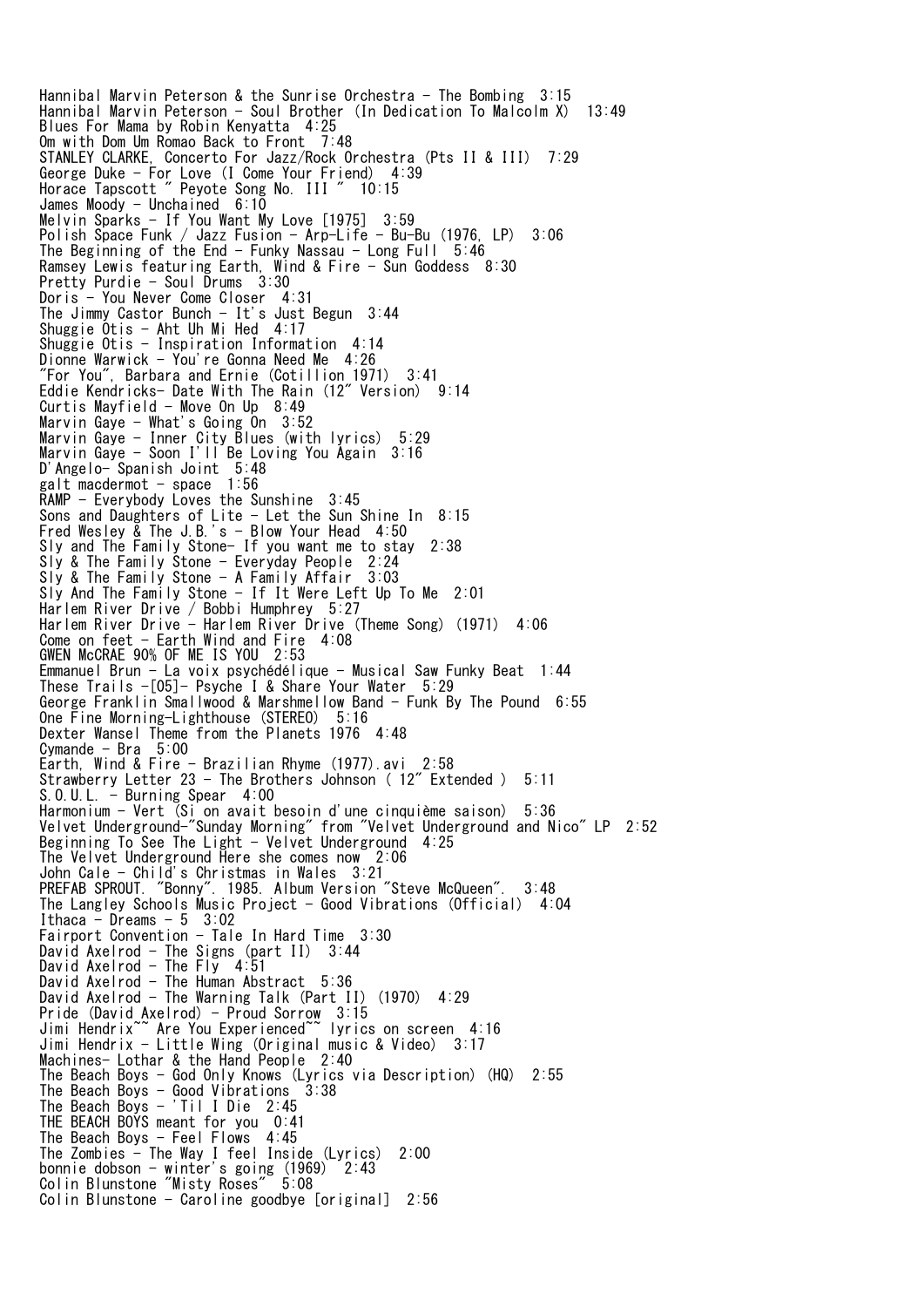10cc - I'm Not In Love Lyrics 6:01 10cc - The Worst Band In The World 2:47 The Beach Boys - Our Sweet Love 2:42 The Beach Boys  $-$  Only With You  $3:03$ Batteaux "Tell Her She's Lovely" (1973) 2:37 Aorta- What's In My Mind's Eye.wmv 2:56 Love - Alone Again Or 3:18 The Stooges - I Wanna Be Your Dog 3:11 MC5 - Kick out the jams 2:53 Congregacion Viene - Arrebol -  $1972$  3:58 Congregacion - Fantastico 3:42 Clams Casino - I'm God R.I.P David Higgs 4:39 Terry Riley / Don Cherry 1975 - part  $2/3$  - AUDIO  $8:14$ The Beatles - Tomorrow Never Knows (2009 Stereo Remaster) 3:04 Tim & Foty - Ndola Ngoh 3:41 Boogie Down - Joe Coleman - Get It Off The Ground 3:25 Joe R Lewis Separate Ways (Insane Mix) 4:12 Steel An' Skin - Afro Punk Reggae Dub 6:40 TELEX - MOSKOW DISKOW ( 1985 VERSION ) 6:43 JESSE ANDERSON-MIGHTY MIGHTY {THOMAS 1970} 2:32 Giorgio Moroder - Tears 2:23 Steve Davis - Lalune Blanche 5:25 Toro Y Moi - Divina 2:19 Toro Y Moi "Rose Quartz" 4:15 Radiohead - Pyramid Song 5:05 Radiohead - 'Nude' 4:18 Radiohead - Reckoner 4:51 THIS HEAT 24 track loop 1979 5:58 DJ Rush - Lookin for excitement 6:36 Danyel Gerard - Le Vieux De La Montagne (Part 2) 4:27 The Defaulters  $-$  Gentle Man  $4:53$ DJ BOSSMAN - BONGO EYES 2 (REVERSE) 4:15 Don Ray - Got To Have Loving 8:21 DONNELL BROWN ~ TOO LATE TO CRY 3:24 Doug Carn - Western Sunrise 5:09 Crew Love - Drake ft. The Weeknd 3:29 Drake - Underground Kings HQ 3:33 dur dur band - ethiopian girl (i've been thinking about you / original) 4:45 Earth People - Dance (Club Mix) 1989 4:10 Ebo Taylor & Uhuru Yenzu - What Is Life? 4:51 Ellis Dee - Big Up Your Chest 3:25 Embryo "Abdul Malek" 3:20 Garçons - French Boy (1979) 3:09 Gary Davis - The Professor (Is) Space Walking 6:58 Guillermo De La Roca - Aires En Tarka 2:33 Hanson & Davis - Tonight (Love Will Make It Right) (Dub) 6:38 Hard House Banton - Sirens 5:19 Iftin - Haka Yeelin Nacabkeenna 5:54 Jean-Pierre Decerf - Arabian Era 1:28 JAPANESE TELECOM - Beta Capsule (Virtual Geisha [International Deejay Gigolo Records] ) 3:33 Jef Gilson Big Band - Up To The Light 1:33 Jeru The Damaja - Ya Playin' Yaself 8:02 Kurious - I'm Kurious 3:34 La Drid Austin  $-$  Outrage  $5:28$ Bobby Valentino Ft. Lil Wayne - Tell Me Remix (with lyrics)HQ 3:49 Marcellus Pittman - There's somebody out there 10:14 Yaseen Mohamed & Saada - Lala Mpenzi 2:50 Moussa Doumbia - Keleya 6:43 G.Flame & Mr.G.Give N Take EP.Pulsez.Moods & Grooves... 5:48 Mystic Pleasure - Back Door (Gettin Down) 6:07 New York Community Choir - Express Yourself 10:59 Newcleus - Jam On Revenge (The Wikki Wiki Song) 5:49 Newcleus - Auto Man [Instrumental] 5:35 PARRIS MITCHELL / DJ FUNK - Follow Me Ghetto (Acid) 4:31 Patrick Cowley - Pagan Rhythms 2:37 Ya Mun Dakhal Bahr Al-Hawa 5:48 Junior Boys - Playtime 6:43 Selda Bağcan -[2]- Yaz Gazeteci Yaz 2:46 Memphis Bleek - Just Blaze, Bleek, & Free 4:17 Down And Out- Camron Ft. Kanye West 4:09 Cambodian Cassette Archives - Sat Tee Touy (Look At The Owl) 2:26 The Magnetic Fields - Strange powers 2:42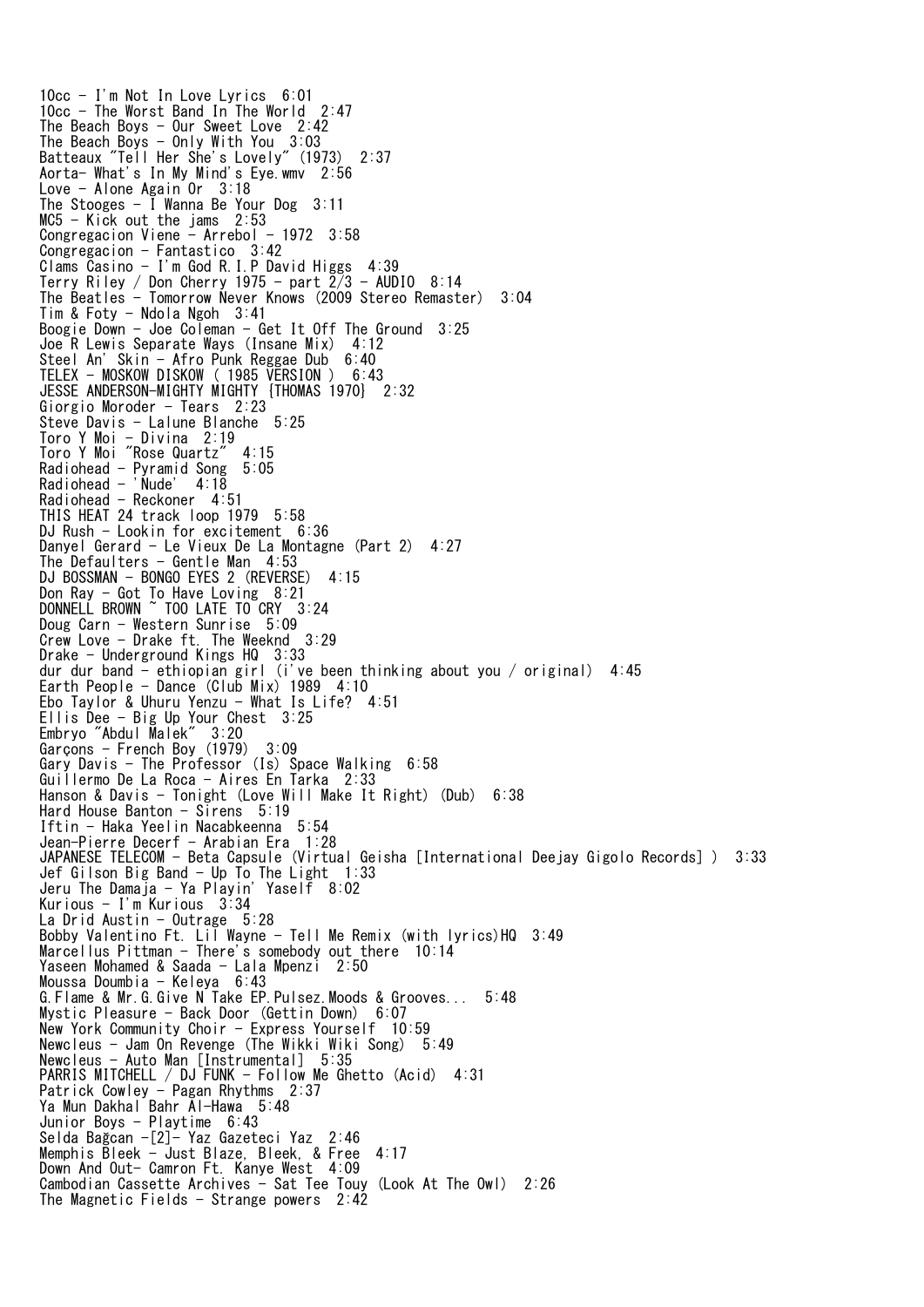Take Ecstasy With Me 3:37 Caetano Veloso (1969)- Irene 3:51 Al Green - I Wish You Were Here 3:21 Nothing's The Same 4:36 Blawan - Getting Me Down 6:35 Aphex Twin - Cliffs (1080p HD/HQ) 7:29 Group Inerane - Nadan Al Kazawnin 4:36 Goldie - Timeless 21:01 The Rolling Stones - Sympathy For The Devil  $-HQ$  6:23 Rolling Stones - Gimme Shelter 4:38 She's a Rainbow - Rolling Stones 4:03 Crosby, Stills, Nash & Young Carry On 3:31 Crosby, Stills, Nash & Young - Our House 3:02 Tim Blake - Last Ride Of The Boogie Child (1977) 7:53 Charles Mingus - The Black Saint and the Sinner Lady - Track A, Solo Dancer 6:39 Haboob - Haboob - 07.Time to Be.wmv 3:47 Classic Man "Mellow" (From the deep mix) 3:56 The Monticellos - Plaid Stamps By Soul'VenirS 2:54 Craig Leon - She Wears A Hemispherical Skull Cap 6:57 Arica - Heaven 2:36 LIGHTMEN PLUS ONE - ENERGY CONTROL CENTER 5:04 James Harpham - Voodoo Tronics 4:53 ( dj premier remix ) bone thugs-n-harmony - 1st of the month ( HQ ) 5:03 Jean-Jacques Perrey "E.V.A." 3:09 Gang Starr - Mass Appeal 3:45 Gang Starr feat. Nice & Smooth - DWYCK 4:25 Gang Starr - Step in the Arena 3:48 Gang Starr - Code Of The Streets 3:37 Gang Starr - Take It Personal 3:02 Group Home - Inna Citi Life 2:59 Group Home - Livin' Proof 4:43 Fat Joe - The Shit Is Real (Dj Premier Remix) 4:36 A Tribe Called Quest - Check The Rhime 3:44 A Tribe Called Quest - Scenario 4:24 Electric Relaxation by A Tribe Called Quest 3:48 A Tribe Called Quest - Can I Kick It 4:10 Luck of Lucien by. A Tribe Called Quest 4:34 Bonita Applebum by A Tribe Called Quest 3:44 A Tribe Called Quest - "Sucka Nigga" 4:06 Nas NY State of Mind 4:55 Nas - The World Is Yours 4:51 Nas -- One Love 5:31 Nas - Represent 4:13 Big L - Put It On 3:42 Big L - Devils Son 3:57 Mobb Deep; Survival of The Fittest 3:51 Main Source - Live At The Barbeque ft. Nasty Nas (HD) (HQ) + Lyrics 4:41 Tim Dog ft. KRS One - "I Get Wrecked" 5:24 N.W.A. - Straight Outta Compton 4:22 Kwame - The Rhythm 4:28 Souls Of Mischief - 93 'Til Infinity 3:35 OC - Times Up 3:28 Camp Lo - Luchini (AKA This Is It) (Original Video) (1997) 3:42 EPMD - It's My Thing (1988) 5:46 Diamond D & The Psychotic Neurotics - Best Kept Secret 4:00 Eric B. & Rakim - Don't Sweat The Technique 3:18 Public Enemy - Shut Em Down (Pete Rock Remix) 4:45 Pete Rock & C. L. Smooth "They Reminisce Over You" - Bohemia After Dark 4:02 The Pharcyde - Runnin'  $5:05$ Notorious B.I.G - Kick in The Door 3:35 Notorious B.I.G - Hypnotize [ ORIGINAL ] 3:51 The Notorious B.I.G. - "Juicy" (Official Video) 4:11 Biggie Smalls feat Jr. M.A.F.I.A - Get Money 3:56 Showbiz & A.G. - Bounce Ta This 3:52 Big Daddy Kane - Aint No Half Steppin 3:56 Terrence Parker & Claude Young - The 4 Play EP (Untitled) 5:18 BOSS MAN - Steel Mind ( 1982 ) 4:37 FKA twigs - Two Weeks 4:15 Daniel Bell aka DBX - Blip 4:47 Bobby Moore - (Call Me Your) Anything Man (Tom Moulton Remix) (Slayd5000) 6:30 Chez Damier - Untitled (Side A) 5:18 Conrad Schnitzler - Ballet Statique 5:03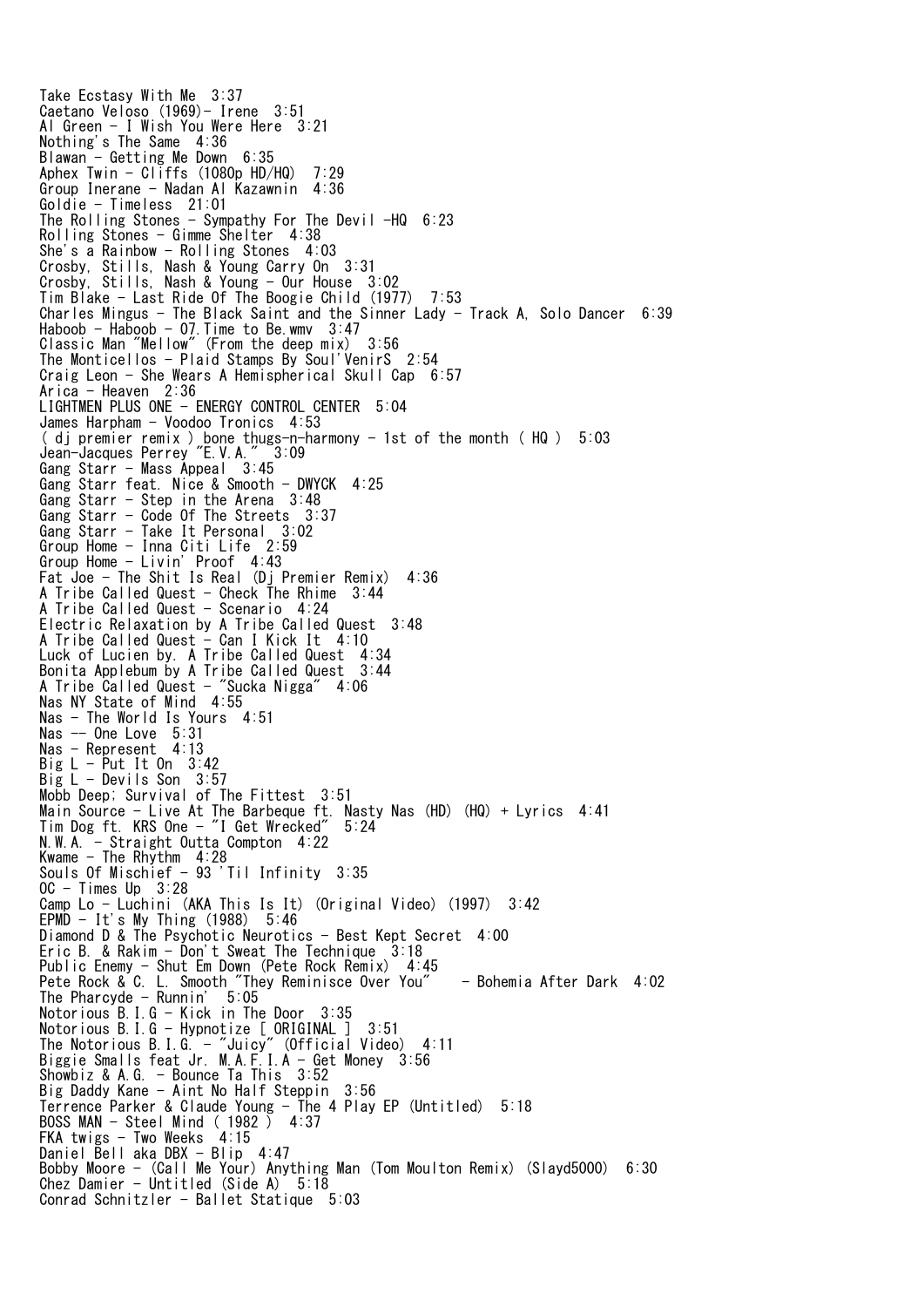Kraftwerk Autobahn full 22:43 Nico - The Fairest of the Seasons 4:10 Miles Davis  $-$  One and One  $6:10$ John Coltrane Sextet at the Village Vanguard - India 14:12 Audio Two - Top Billin' (HQ) 2:56 Egg - Fugue in D Minor 2:50 Erkin Koray - Karlı Dağlar (Elektronik Türküler LP) (1974) 3:39 Erkin Koray - Estarabim 5:17 Captain Beefheart - Electricity 3:08 A Certain Ratio - Lucinda 3:57 23 Skidoo - Coup 4:14 23 Skidoo - The Gospel Comes To New Guinea (1981) 10:09 Papa Ndiaye Gueweul - Fondé 4:35 James Brown - I'm Satisfied (Underdog Edits) 8:07 TRT Ara Müzikleri - B6 - Çeçen Kızı - LP'den kaliteli kayıt 3:28 Thai Orchestra - Track One 5:41 Thai Orchestra - Track Seven 6:50 I Love Every Little Thing About You - Syreeta 4:59 Supermax (Kurt Hauenstein) - Ain't Gonna Feel 8:29 Suicide - Ghost Rider (1977) 2:35 Stark Reality - Shooting Stars 6:31 A\$AP Rocky - Goldie 3:16 Albert Ayler "Music is the Healing Force of the Universe" 8:41 Andre Tanker - River Come Down 6:36 DORIS NORTON "Personal Computer" (original 1984) 3:43 Tshetsha Boys - Nwa Pfundla 4:38 Max Berlin - Elle et moi 7:43 O Terço - Adormeceu 3:59 Ol' Dirty Bastard - Shimmy Shimmy Ya [Explicit] 3:49 Sanjina - Orchestre Regional De Kayes 6:01 personal touch - it aint no big thing. 2:43 Aphex Twin - Untitled (Four Tet Remix) 3:48 Pugh Rogefeldt - Love, Love, Love 3:17 Rah Digga - Break Fool (HQ / Dirty) 3:44 Richard Pinhas - Indicatif Radio 1:07 TC CREW - I CANT DO IT ALONE (TYREES MIX) 1992 4:56 Sonya Spence - Let Love Flow On - High Note 1981 4:01 Cortex - Huit Octobre 1971 4:21 Mr Figz - Headlock (Imogen Heap) 2:25 Morgan Geist - 24k 7:27 Alex Lee 'One More Time' 4:21 Younger Than Park ''Double EP'' - Can't Turn Back (Claude's Low Key Mix) 4:59 Milton Nascimento - Tudo o que você podia ser 2:58 Milton Nascimento - Para Lennon e McCartney 2:19 Augustus Pablo - King Tubby Meets Rockers Uptown 2:34 King Tubby - Flag Dub 3:40 King Tubby - Badness Dub 4:20 3 Generations Walking - Midnight Bustling 6:03 DUB LP- SCIENTIST MEETS THE SPACE INVADERS - Dematerialize 2:50 Noel Ellis - Reach My Destiny 7:35 Linval Thompson - Lump Sum + Dub (Dokrasta Sélection) 6:52 Relance - Gal Costa 5:06 ESTRELAR-MARCOS VALLE-VIDEO ORIGINAL-ANO 1983 ( HQ ) 5:02 Musique du Burundi - Akazehe  $1:44$ Haidara - Djeli Moussa Diawara [Yasimika (Abidjan 1982)] 10:42 the meaning of love  $-$  steve kuhn  $2:56$ L'Orchestre Kanaga De Mopti - N'do N'do 8:32 Marijata - I Walk Alone 10:57 Na Hawa Doumbia - Koro Dia 10:01 Na Hawa Doumbia -Kungo Sogoni 4:35 Mahmoud Ahmed with the Ibex Band - Jegol New Betwa (1978) +MP4 4:17 Orchestre Rail Band De Bamako - Mali Cèbelenw 6:32 Amanaz - Green Apple. 4:19 Kalyanji Anandji - Dharmatma Theme Music (Sad) 3:55 Le Mystère Jazz de Tombouctou - Dina Waliji 6:27 Intriya Ag Babo - Taliat 4:03 Ne Noya - Cos-Ber-Zam.wmv 4:13 Hamza Wassila 10:01 Group Anmattaf (aka Baye) - Tinariwen  $6:04$ Tlahoun Gessesse - Aykedashem Lebe 5:00 Nico Gomez & His Afro Percussion Inc - Lupita 3:44 Spiritual Singers - Come and Save Us  $9:39$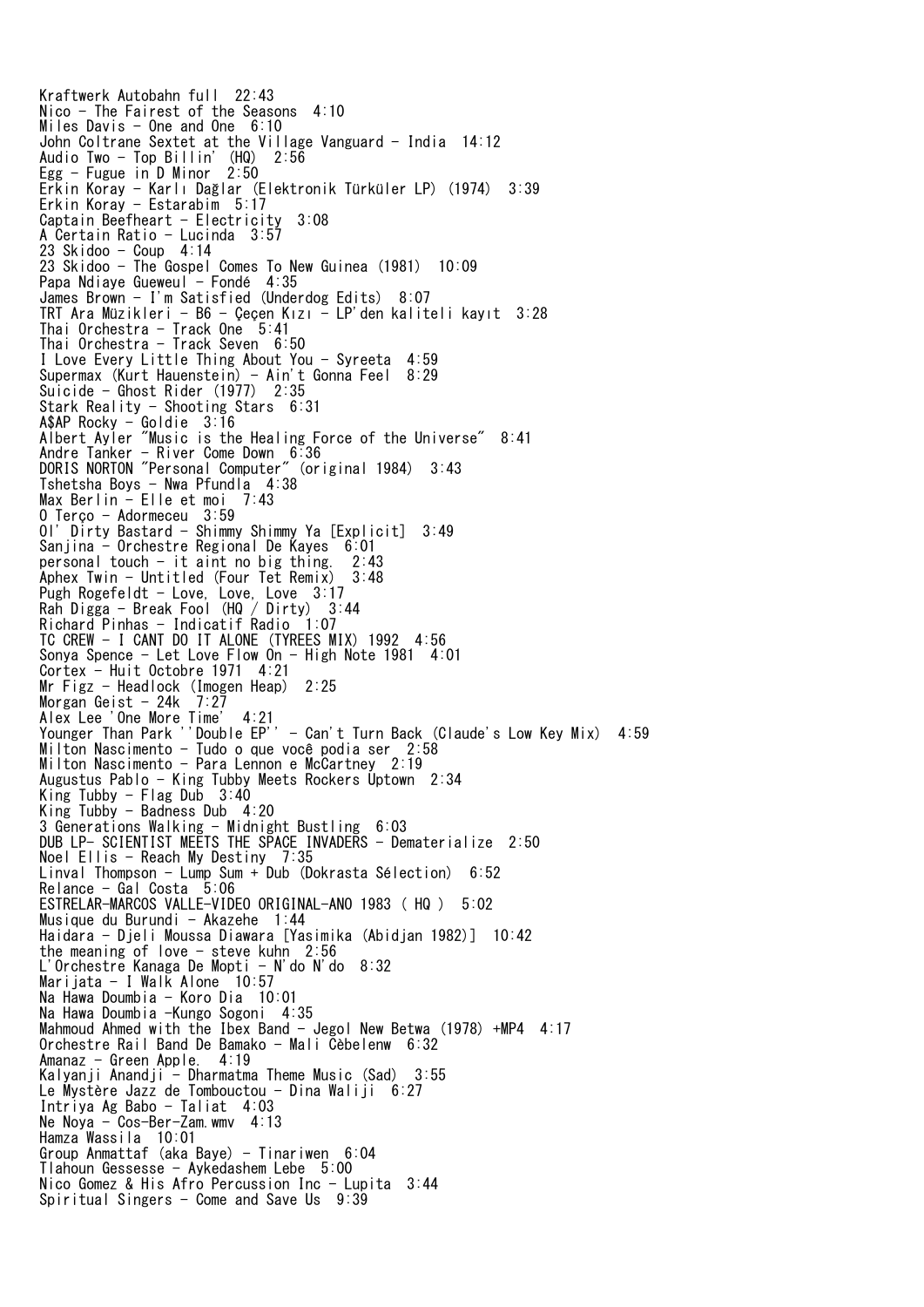W42 Volta Jazz Mama Soukous 4:56 Amas - Slow Down 5:04 Moussa Doumbia - Keleya (Long Alternate LP Version) 10:46 Mawethu- Amampondo Live Heartbeat of Africa .wmv 3:19 Houn Pierre & L'Orchestre Belier Andralex - Mansou Djouwi 4:34 Group Doueh - Wazan Samat 3:22 Group Doueh - Kar Labyad Doueh 4:45 Staff Carpenborg And The Electric Corona - The Every Days Way Down To The Suburbs 4:14 Hüsnü Özkartal Orkestrası - Şu Derenin Suları 3:59 Ata Kak - Daa Nyinaa 3:32 Dizzy K. Falola - Excuse me baby 4:33 Youvalou Rada (La nature en personne) 3:56 Chaweewan Dumnern -[01]- Lam Tung Wai 3:42 Omar Souleyman - "Leh Jani" (Official Video) 3:23 guitar from agadez 37:11 Liberty City "Some Lovin" (Deep Dub) 1992 6:28 Faces Drums (Steve Poindexter/Jamal Moss) - Faces Drums 2 (Faces Drums / Short Circut, 2005) 5:18 Ms. Jade "Jade's a Champ" 4:46 Slum Village - Players (Prod By J Dilla) 3:06 WAYNE WINSLOW - Time & Space 3:04 Joao Cerilo - Po' D'Terra 5:17 I.G - Disco Power - LP Don perdros 1980 4:55 Rob - Forgive us all 5:27 Moondog - Enough about human rights 3:37 Moondog - Avenue Of The Americas 1:27  $sumra - nuclei$  muclear war  $7:49$ Sun Ra - UFO 8:36 The Dells No Way Back (Ron Hardy Edit) 8:30 throbbing gristle - dream machine  $7:46$ H. Tical - Laser [1971] 2:57 Ornette Coleman - Lonely Woman 5:03 Dancing in Your Head Side 1/Theme from a Symphony 1 15:40 Don Cherry "Brown Rice" 5:16 Albert Ayler Quintet - Truth is marching in 10:09 A Guy Called Gerald, Voodoo Ray - 1988 4:21 Drexciya - You Don't Know 6:01 Taxie - Rock Don't Stop (Extended Mix) 4:42 Joe Moks - Boys And Girls 6:30 Mulatu Astatke - Emnete 3:25 Ricardo Villalobos - Dexter 9:10 Ricardo Villalobos - Enfants (chants) 10:02 My Bloody Valentine - Soon 7:01 My Bloody Valentine - Lose My Breath 3:38 JACKYE JOHNSON How Tough It Was RANBILSON 3:49 Armin Rusch - Moon Morning (Beat For Lovers) Drums Breaks 4:20 Ojeda Penn - Brotherson - long jazz funk instrumental version - Ife Records 9:41 Kalaparusha Maurice McIntyre - Humility in the Light of the Creator (Alternate) 1969 2:58 Bill Withers - You Got The Stuff\_(Cut - Baia Sound) 4:05 Cola Bottle Shape - Edwin Birdsong 5:14 Caetano Veloso (1969)- Lost in the Paradise 3:28 Mike Kounou - my native land (My native land - Music affair 1978) 3:52 Fuck Buttons - Olympians 10:56 ROUND ROBIN AND BRIMSTONE- Our love is so true 1980 PLATINIUM CITY 9:41 Dewey Redman - Lop-O-Lop 13:21 Amral's Trinidad Cavaliers Steel Orchestra - Oye Como Va 2:47 El-B -- El-Brand (Dub Mix) 6:00 Gil Scott Heron The Bottle 1974) 5:16 Jerry Washington Don't Waste My Time 3:46 Bill Loko - Nen lambo (1980) Cameroun 6:16 Sons of Darkness - Funky Thing 3:17 Connie Laverne - Can't Live Without You 2:37 Right on for The Darkness - Curtis Mayfield 7:28 Curtis Mayfield - We Got To Have Peace 3:50 Mr. Morse & His New Alphaband - S.O.S., I'm In Love 4:12 Dedalus - CT 6 14:05 ENCHANTMENT - Call On Me (1975).wmv 3:02 Tantra - A Place Called Tarot - 1982 16:01 Marvin Gaye "Sanctified Lady" (1985) 5:41 Paris Smith Quintet - Thought Seeds (Thought Seeds [1983]) 5:37 Salma Agha - Come Closer 5:36 Shake -- Lost In Space 5:10 Timeless Legend - I Was Born To Love You - Modern Soul Classics 3:49